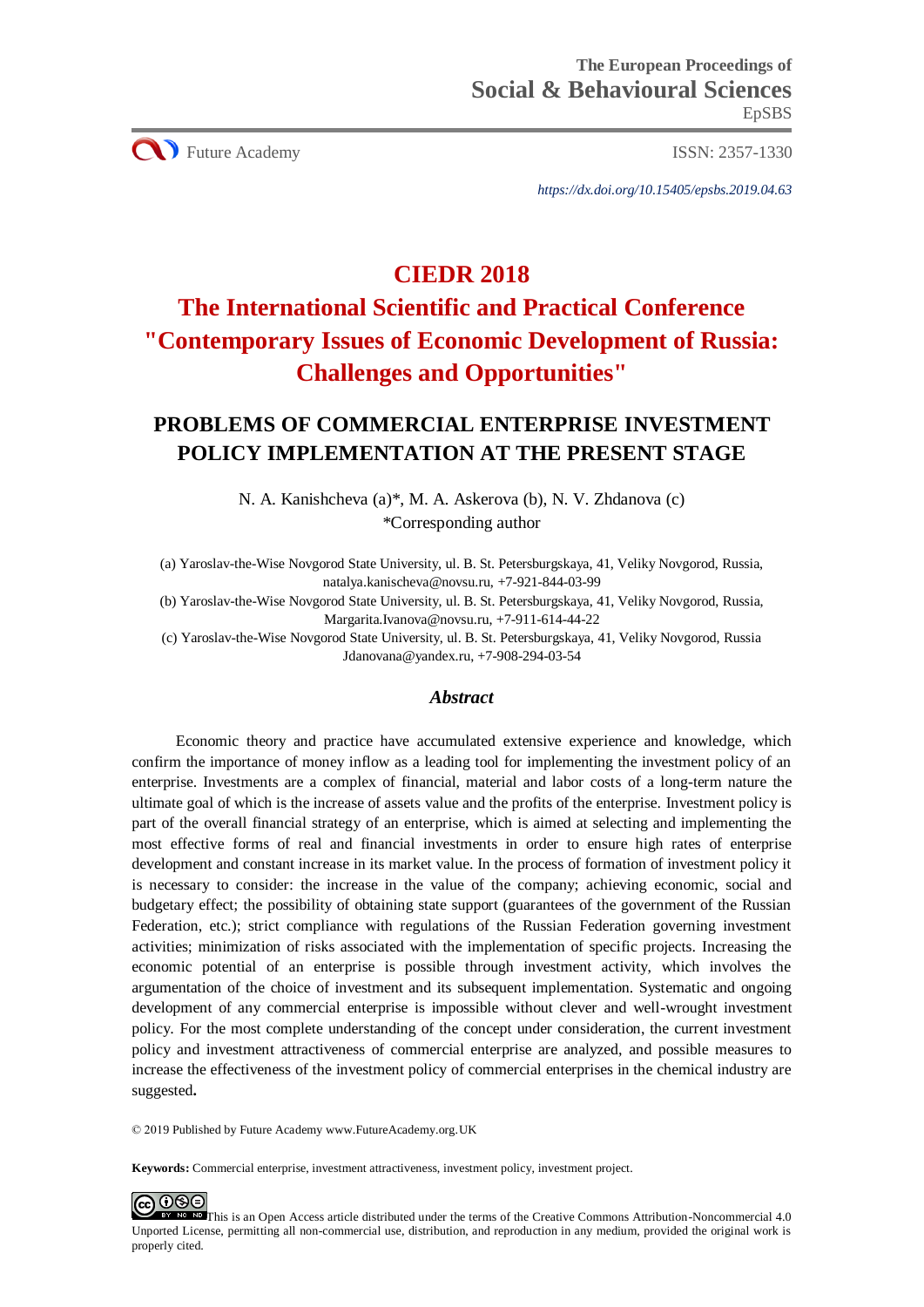# **1. Introduction**

Investment policy, being an important element of the financial strategy of an enterprise, determines the degree of efficiency of its investment activity. It is characterized by a permanent nature and involves not only the process of selecting and implementing the most effective ways of investing, but also ensures the reproduction of the investment process itself.

When working out an investment policy, the following principles should be followed:

- consistency implies bringing the investment policy into compliance with strategic goals of the enterprise:
- **•** priority investment policy should give priority only to the areas of greatest significance;
- **•** efficiency involves considering investment projects in terms of their final positive result;
- controlling implies regular assessment of achievements against the goals set, adjustment of the results and control throughout the entire investment process (Obraztsova, Poliakova, & Popovskaya, 2017).

An enterprise engaged in the development of investment policy must comply with the following rules:

- working out of an investment policy should be coordinated with the legal acts of the Russian Federation regulating investment activities;
- it is necessary to conduct a detailed study of investment projects interrelation, as well as their impact on individual elements of the system;
- **•** investment policy should have a number of alternatives when making management decisions;
- when choosing an investment project, one should be guided by the maximum efficiency as the main indicator;
- regular adjustment of the planned results in the implementation of investment policy should be carried out;
- **•** ongoing investments should be liquid;
- ongoing investments should minimize investment risks;
- it is necessary to make a qualitative forecast of the economic situation in order to make adjustments to the current investment policy.

When implementing investment policy, it is also extremely important to improve the system of control over expenditures aimed at investment activities. This will allow to track in detail the movement of cash flows in investment projects, determine the minimum level of their financing, carry out timely adjustments of planned values in accordance with the actual state of affairs and identify the causes of the deviations that have developed (Butsenko, 2018).

In general, the investment policy of an enterprise implies a combination of methods and actions aimed at gradual improvement of its financial position. The degree of competitiveness of the enterprise,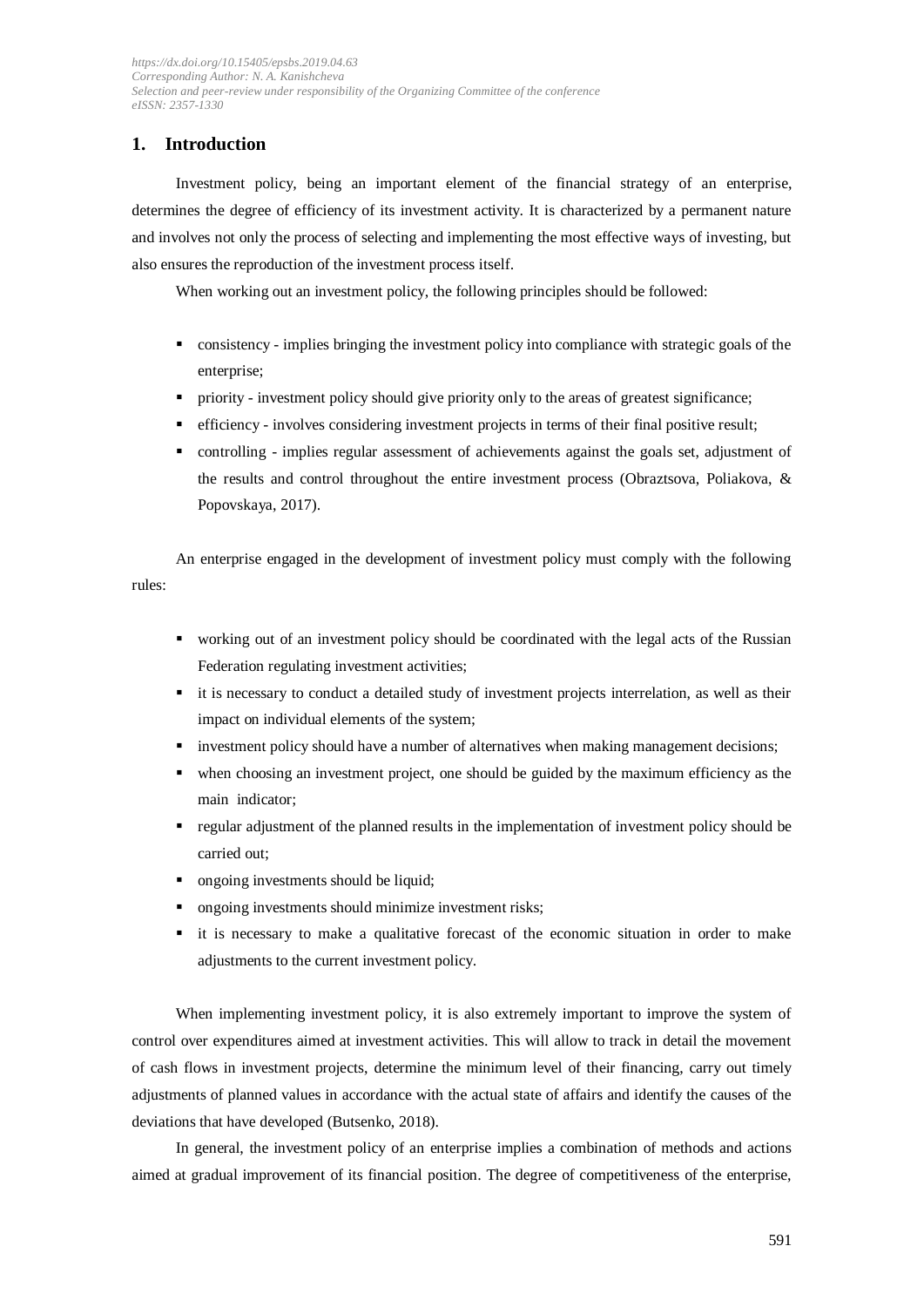the prospects for its further presence in the market depend on the efficiency and adaptability of this policy (Welter & Smallbone, 2011).

#### **2. Problem Statement**

Modern market system has an extremely dynamic character - constant development and sophistication of economic processes force all participants of market relations to adapt and modernize their approach to doing business. In turn, the existence of a company without a rational and effective investment policy is not possible. It is for this reason that the improvement of investment policy is also a priority for any enterprise (Cao, Myers, Myers, & Omer, 2015).

Compliance with the above-mentioned rules and principles in the formation of investment policy allows you to avoid many problems and risks at the initial stages of its implementation, but this does not obviate the need to change and update it. Timely upgrading of the policy will allow maintaining a high degree of efficiency of the enterprise's investment activity, thereby opening up access to potential assets and profits (Inzelt & Csonka, 2017).

#### **3. Research Questions**

- **3.1. How is the investment process organized in the enterprise?**
- **3.2. What are the factors of formation and content of the investment policy of the enterprise?**
- **3.3. How is the investment attractiveness of the enterprise assessed?**

#### **3.4. What are the ways of improvement of the investment policy of the enterprise?**

The object of research is Acron PJSC, one of the largest producers of ammonia, nitrogen and complex mineral fertilizers in Russia, the headquarters is located in Veliky Novgorod. Acron PJSC products are sold in more than 50 countries of the world; however, most of them are in the markets of Russia, China, South America and Asia.

#### **4. Purpose of the Study**

The purpose of the article is to study the investment policy of a modern company on the example of an industrial enterprise of chemical industry.

#### **5. Research Methods**

The study is conducted through the monographic method, methods of comparisons and analogies.

### **5.1. Organization of the investment process on the example of Acron PJSC**

Since 2005, the main direction of investment of Acron PJSC has been the development of its own mineral resource base and strengthening of vertical integration through the development of its own production of the three main raw materials - nitrogen, phosphorus, potassium. Based on this direction, the company implemented a large-scale investment program, which was based on three key projects: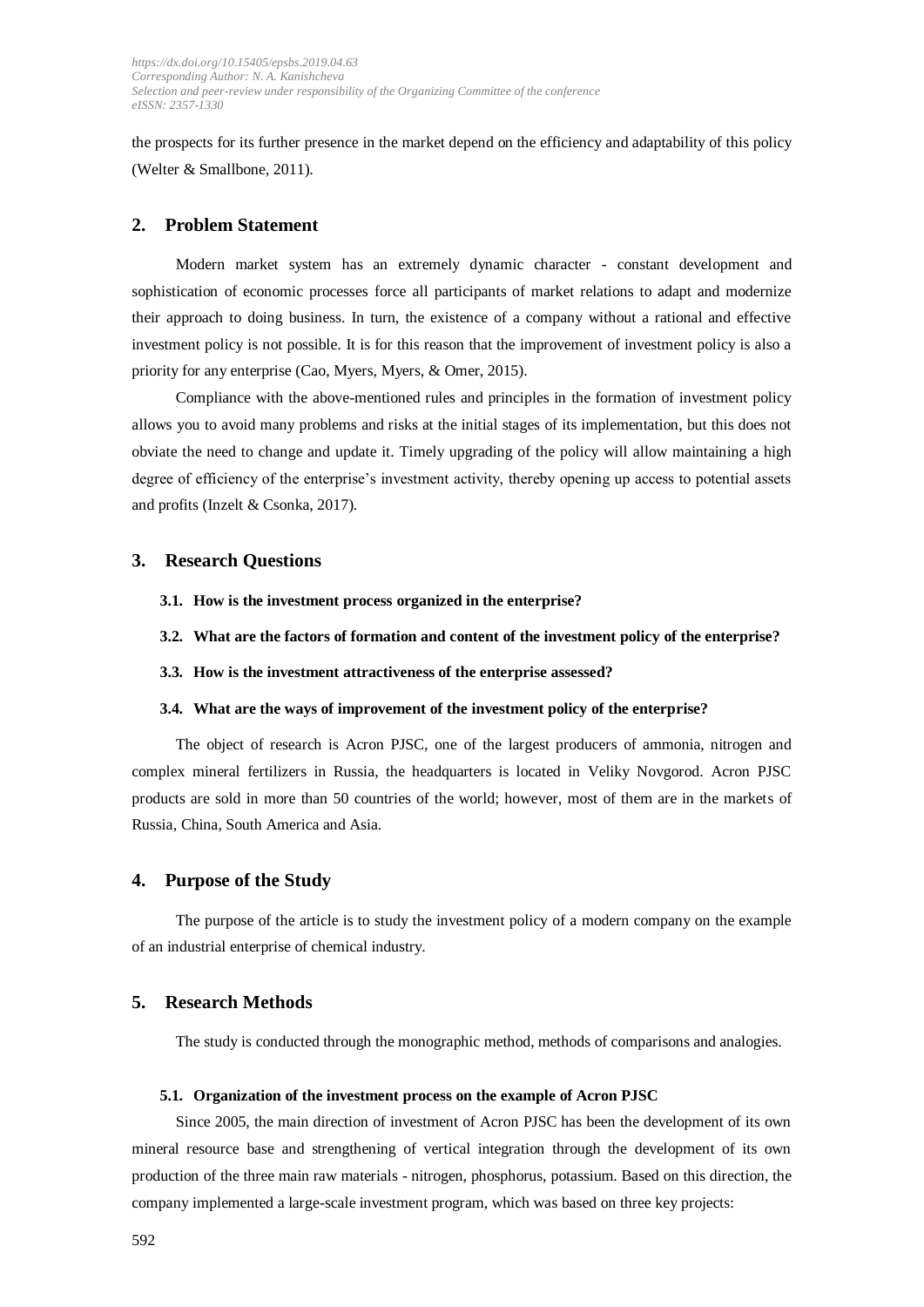- **•** Ammonia-4 creation of a reserve for expanding the production of nitrogen products;
- Oleniy Ruchey mine own phosphate raw materials;
- Talitsky MPP own production of potassium.

Expected results from the investment program:

- increase of profitability and competitiveness of complex fertilizers production by replacing mineral raw materials purchased from third parties with their own;
- increase the profitability of Acron through the sale of excess phosphate and potash raw materials;
- an increase in the production of marketable products from 5 million tons in 2015 to 10 million tons over the next few years.

In July 2016, in the presence of the President of the Russian Federation Vladimir Putin, the Ammonia-4 unit was put into operation. The main characteristics of the project are presented in table 01.

| <b>Site</b>      | Capacity     | <b>Deadlines</b>            | <b>Investments</b> | <b>Current status</b> |
|------------------|--------------|-----------------------------|--------------------|-----------------------|
|                  |              | In 2015, the bulk of work   |                    | Installation of       |
| Acron PJSC       | 700 thousand | required for commissioning  |                    | equipment and         |
| Veliky Novgorod, | tons of      | activities with the goal to | $$450$ mln.        | site improvement      |
| Russian          | ammonia per  | produce end product in the  |                    | is completed,         |
| Federation       | year         | first half of 2016 was      |                    | commissioning is      |
|                  |              | completed.                  |                    | finalized             |

**Table 01.** Characteristics of the ammonia-4 investment project

The main characteristics of the project:

- design capacity of the new unit "Ammonia-4" is 700 thousand tons per year; after its commissioning, the total capacity of the enterprise for the production of ammonia will increase to 2.6 million tons per year;
- The new ammonia unit is 11% more efficient than the existing ones gas consumption will amount to 938 cubic meters. m / t.

Additional volumes of ammonia will allow to fully meet the growing needs of the enterprise in the nitrogen raw materials, as well as open up broad prospects for further capacity expansion.

In 2015, the first stage of the Oleniy Ruchey mine was commissioned at full capacity. Construction of the second stage of the Oleniy Ruchey mining and processing complex is in the final phase.

The project reached a production volume of 1.1 million tons of apatite concentrate per year, which not only fully covers the needs of Russian chemical plants of the Acron Group reaching the amount of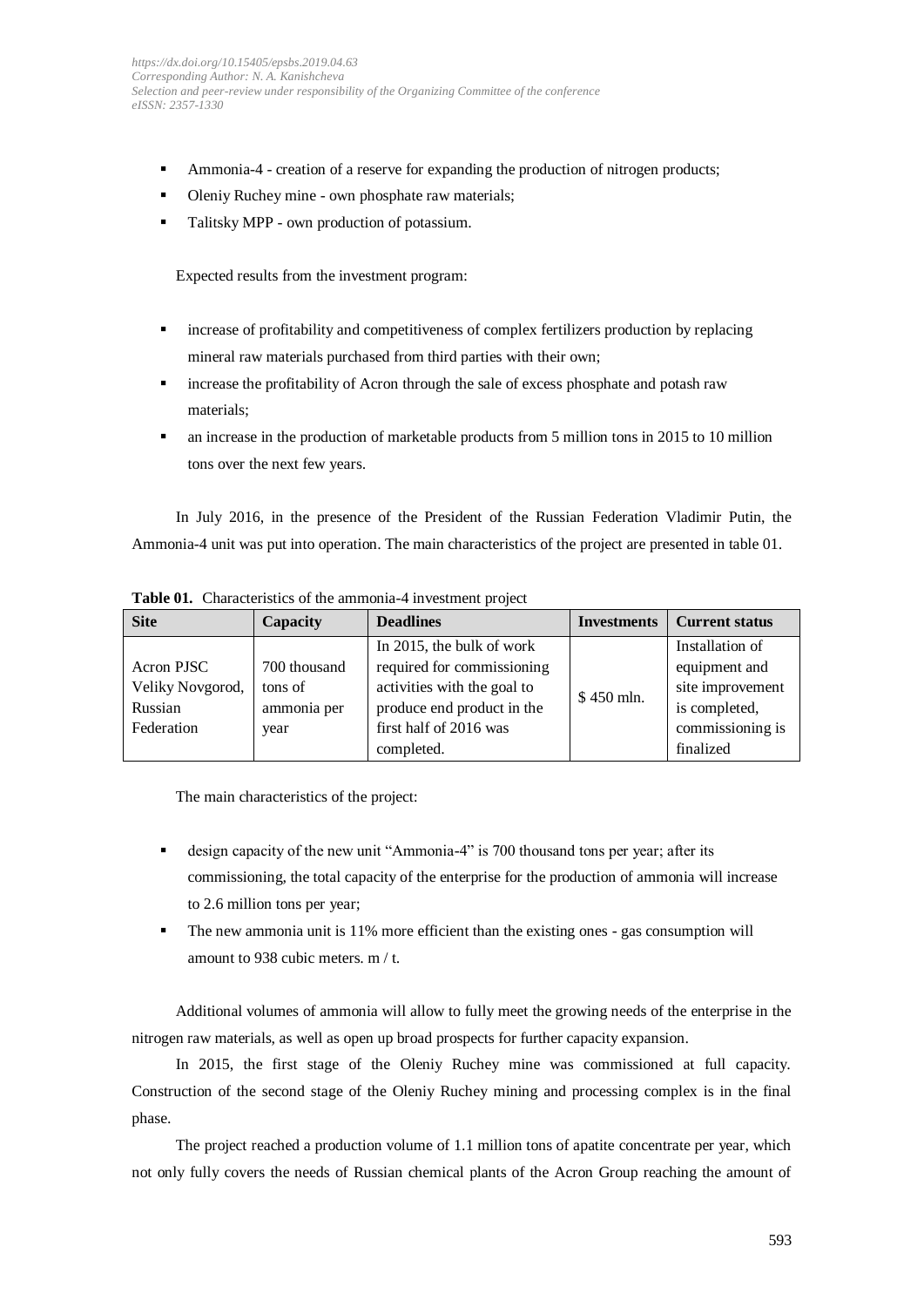about 750 thousand tons per year, but also allows the Group to be a major supplier of apatite concentrate in the market. The main characteristics of the project are presented in table 02.

| <b>Site</b>                                                            | Capacity                                                                                                                                                            | <b>Deadlines</b>                                                                         | <b>Investments</b>                                                                                                          | <b>Current status</b>                                                                                                                                                                          |
|------------------------------------------------------------------------|---------------------------------------------------------------------------------------------------------------------------------------------------------------------|------------------------------------------------------------------------------------------|-----------------------------------------------------------------------------------------------------------------------------|------------------------------------------------------------------------------------------------------------------------------------------------------------------------------------------------|
| North-Western<br>Phosphorous<br>Company,<br>Murmansk<br>Region, Russia | First stage - 0.9 mln<br>tons of apatite<br>concentrate per year<br>(realized).<br>First and second<br>stages $-2.0$ mln tons<br>of apatite<br>concentrate per year | $262.1$ million<br>tons of apatite-<br>nepheline ore<br>$(P2O5 - 42.7)$<br>million tons) | Planned budget - \$<br>1.1 billion,<br>including<br>infrastructure (plus<br>more than \$850<br>million already<br>invested) | Construction of the<br>first stage is<br>completed, the<br>design and<br>construction of<br>facilities for the<br>second stage of the<br>MPP and additional<br>infrastructure are<br>underway. |

**Table 02.** Characteristics of the investment project of the Oleniy Ruchey mine

As long ago as at the end of 2016, the use of ore from the underground mine began, and at the end of 2017 an enriching plant was expanded. In 2016-2021 production volumes of apatite concentrate will be systematically increased against the background of increased mining at the underground mine. In 2018, construction of the Oleniy Ruchey mine, which is being implemented by North-Western Phosphorous Company, is expected to continue.

The implementation of the potash project Talitsky MPP remains in the sphere of interests of Acron PJSC, but today it is in the process of searching for partners and project financing mechanisms. The main characteristics of the project (table 03):

- the project is aimed at satisfying its own needs of 600 thousand tons per year, and at selling potassium to the market;
- salts reserves are enough to develop the field for about 40 years;
- the deposit is favorable for exploitation due to shallow occurrence, developed infrastructure and high-quality ore.

| <b>Site</b>                                                                 | Capacity                                                                                                                                                     | <b>Actual reserves</b>                                                                              | <b>Investment</b>                                                                                                | <b>Current status</b>                                                                                                                                                       |
|-----------------------------------------------------------------------------|--------------------------------------------------------------------------------------------------------------------------------------------------------------|-----------------------------------------------------------------------------------------------------|------------------------------------------------------------------------------------------------------------------|-----------------------------------------------------------------------------------------------------------------------------------------------------------------------------|
| <b>CJSC</b><br>Verkhnekamsk<br>Potash<br>Company,<br>Perm Region,<br>Russia | Planned capacity<br>of the MPP is $2.0$<br>million tons of<br>potassium chloride<br>per year, followed<br>by an increase to<br>2.6 million tons per<br>year. | 726.1 million tons<br>of potassium salts<br>(K2O - 163 million)<br>tons, KCl - 258<br>million tons) | Planned budget is \$<br>1.7 billion, without<br>license cost<br>(including \$150<br>million already<br>invested) | Drilling of freezing<br>wells is completed,<br>buildings are<br>constructed and<br>equipment<br>necessary to start<br>freezing and drilling<br>of the shaft is<br>installed |

**Table 03.** Characteristics of the investment project "Talitsky MPP"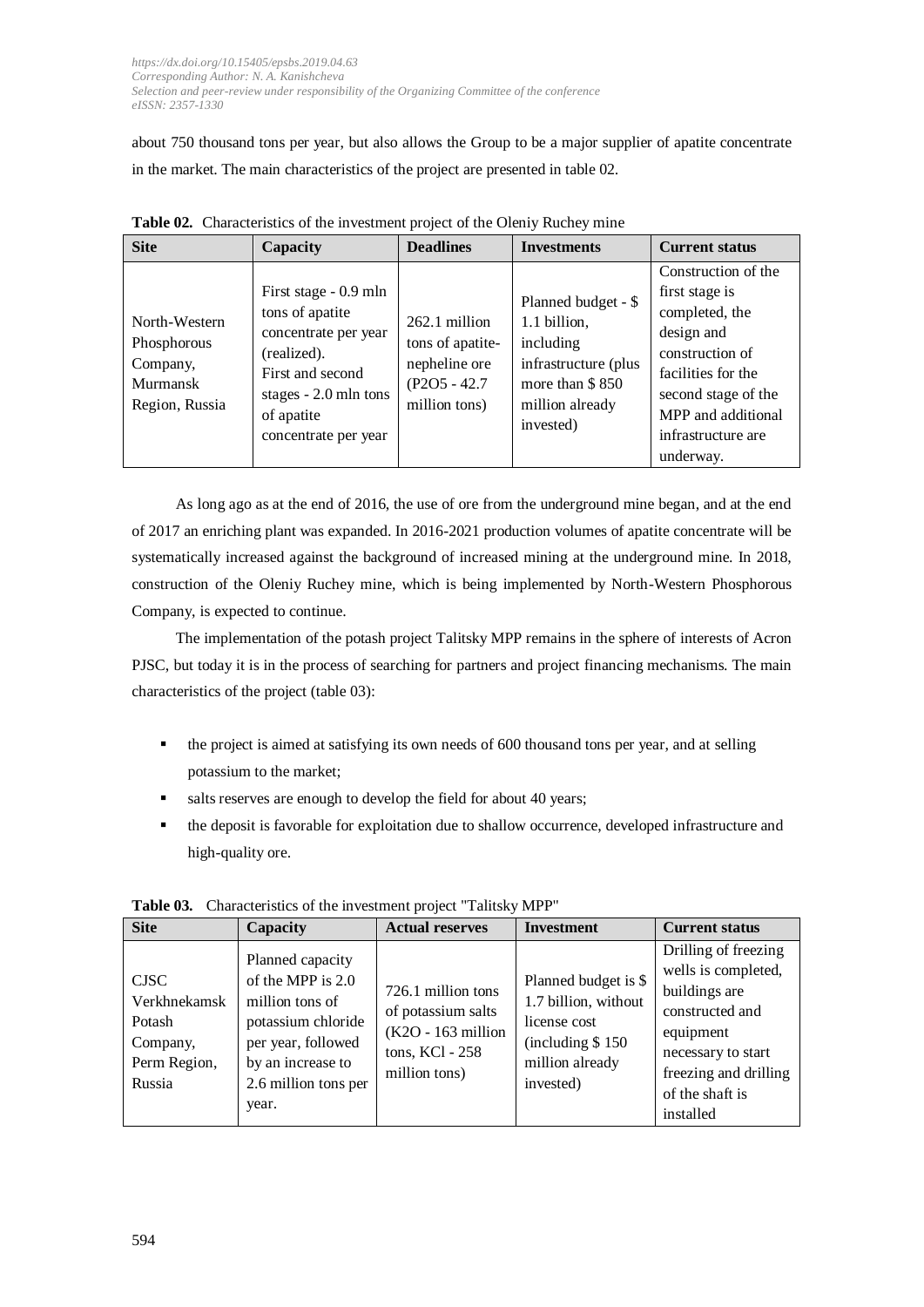Acron PJSC maintains a long-term goal of vertical integration into potash raw materials and the realization of this project, however, given the changing global market situation, potash integration is not a top priority for Acron PJSC.

The main results achieved by the investment program implemented in 2005-2017 as part of a vertical integration strategy:

- $\blacksquare$  increasing of complex fertilizers production profitability and competitiveness due to replacement of mineral raw materials purchased from third parties with their own (23% of Acron's PJSC EBITDA in 2017 fell on Oleniy Ruchey mine);
- increase in the production of commercial product in  $2015-2017$  by  $36\%$  to 7.3 million tons and guaranteed further growth in production in the coming years.

Thus, the key objectives of vertical integration strategy were successfully achieved, and the future strategy of Acron PJSC requires transformation Acron PJSC plans to work out an updated strategy of development in 2019. Creation of a new long-term investment program as part of the updated strategy will be based on maximizing the use of existing potential of processing raw materials (ammonia, apatite concentrate) into end products, as well as developing production of types of products and their distribution.

# **5.2. Factors of formation and content of the investment policy of Acron PJSC**

Factors shaping the investment policy of Acron PJSC are presented in table 04.

| <b>Factors</b>                      | <b>Acron PJSC</b>                                                   |  |  |
|-------------------------------------|---------------------------------------------------------------------|--|--|
|                                     | Has stable financial position and is also one of the leaders in the |  |  |
| Financial and economic situation    | industry.                                                           |  |  |
| Market niche conditions, (volume,   | Trends in the market are positive. In terms of import substitution  |  |  |
| quality, price)                     | and the search for new markets, the industry has high prospects     |  |  |
|                                     | and demand                                                          |  |  |
| Technical level of production,      | High level of production, unfinished projects are explained by      |  |  |
| unfinished construction and not     | expansion of the industry, as well as by the increase in production |  |  |
| installed equipment                 | volumes                                                             |  |  |
| Leasing terms                       | The company has subsidiaries that deal exclusively with transport   |  |  |
|                                     | services and use the services of leasing companies.                 |  |  |
| Internal funds and ability to raise | The amount of borrowed funds exceeds the amount of internal         |  |  |
|                                     | funds, however, the company is able to maintain solvency at a       |  |  |
| debt capital                        | high level and timely meet the requirements of creditors            |  |  |
| Terms of financing investments in   | The company is more attractive for external investors, due to such  |  |  |
| the capital market                  | indicators as $P / E$ , earnings per share                          |  |  |
| Benefits received by investors from | Previously, projects were implemented jointly with the              |  |  |
| the state                           | government of the Novgorod region, but at present the               |  |  |
|                                     | government has some claims to the company.                          |  |  |
|                                     | All previously implemented projects were completed on time and      |  |  |
| Commercial and budget efficiency    | enhanced production volumes, and also had high social efficiency    |  |  |
| of new projects                     | for the area of location                                            |  |  |

**Table 04.** Factors of the formation of investment policy of Acron PJSC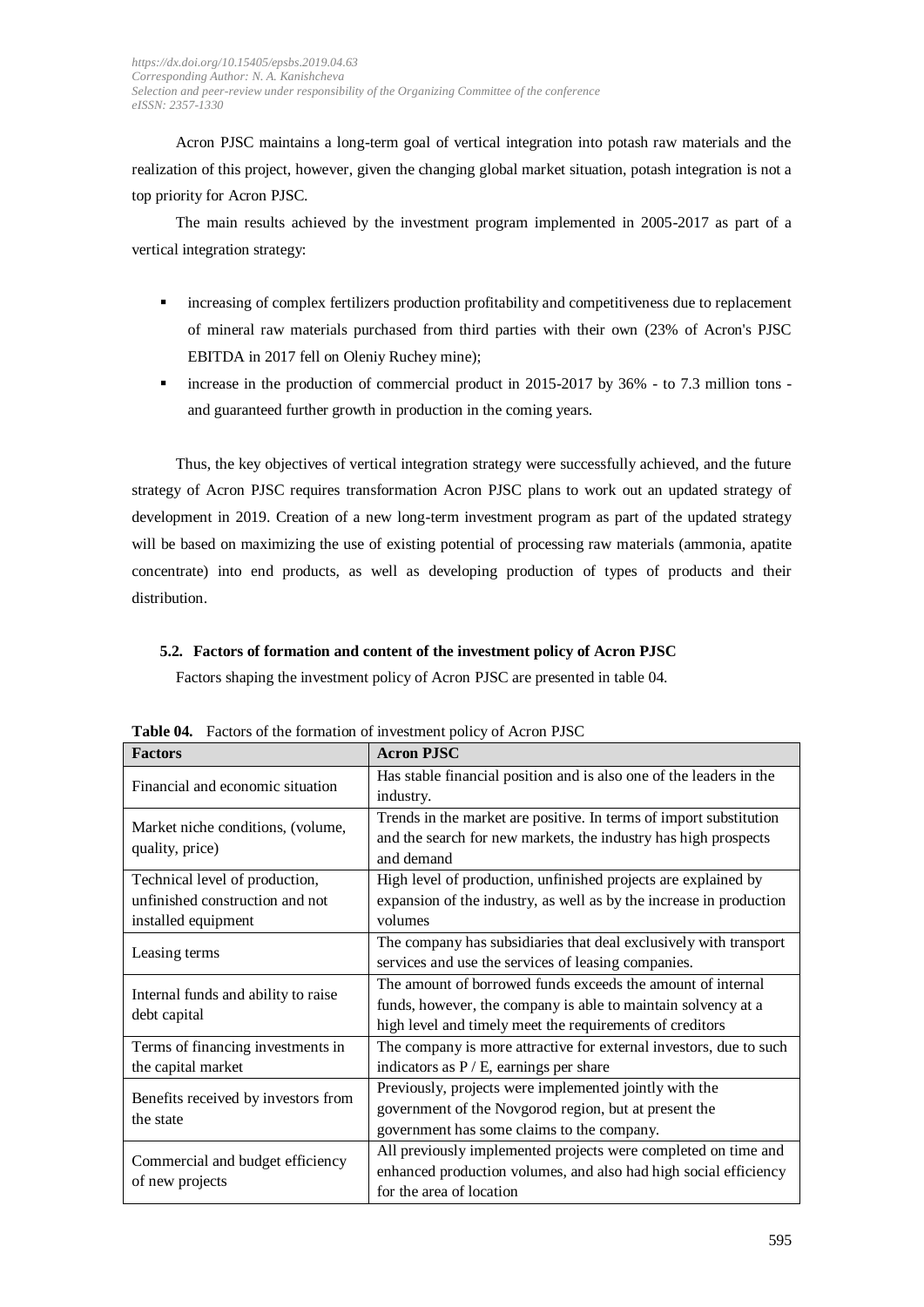| Terms of insurance and obtaining<br>appropriate guarantees of<br>investments against non-commercial | A comprehensive co-insurance agreement was concluded with<br>VTB Insurance LLC IC, SOGAZ OJSC and Ingosstrakh IJSC for |  |
|-----------------------------------------------------------------------------------------------------|------------------------------------------------------------------------------------------------------------------------|--|
|                                                                                                     | a total amount of over 48.8 billion rubles.                                                                            |  |
| risks                                                                                               |                                                                                                                        |  |

A number of existing risks and their impact on an investment project, including commercial risks (construction, production, etc.) are assessed through a possible decrease in efficiency and expected return. Such risks can be reduced by reserve capital creation, portfolio diversification, etc. It is possible to combat the influence of non-commercial risks (natural disasters, accidents, etc.) with the help of guarantees of the Russian Federation Government and investment insurance. To assess how liquid investments will be, we weigh the probability of important changes in the external environment, market conditions and the enterprise development strategy in the coming year. The impact of such changes can reduce the profitability of individual projects and increase their riskiness, which will give potential investors negative impression of the company. Often, when planning, it is necessary to provide for timely exit from projects and to take appropriate decisions in time and reinvest free capital (Bek & Gadzhaeva, 2018).

The above reasons are quite weighty and indicate that it is necessary to timely assess the level of investment liquidity in each individual project. And so, projects whose liquidity level is higher than the others are accepted for implementation (Table 05).

| <b>Demand</b>                                                                                                                                     | <b>Acron PJSC</b>                                                                                                                                                        |  |
|---------------------------------------------------------------------------------------------------------------------------------------------------|--------------------------------------------------------------------------------------------------------------------------------------------------------------------------|--|
| Will the economic, scientific, technical and<br>social effect be achieved through the measures<br>applied?                                        | Economic, scientific, technical and social benefits are<br>achieved through long-term investments.                                                                       |  |
| The minimum investment should bring<br>maximum profit to the company.                                                                             | Projects in which the company makes direct<br>investments are often chosen in terms of greater<br>scientific and technical efficiency.                                   |  |
| Funds for the implementation of non-profitable<br>investment projects should be distributed<br>rationally.                                        | Real investments are mostly made in projects that<br>combine both economic and social efficiency (new<br>production units that can create a large number of new<br>jobs) |  |
| To improve the efficiency of projects<br>companies may resort to state support.                                                                   | Previously, projects were implemented jointly with the<br>government of the Novgorod region, but at present the<br>government has some claims to the company.            |  |
| Company may resort to the help of international<br>financial and credit organizations and private<br>foreign investors to finance projects.       | The company is more attractive for external investors,<br>due to such indicators as $P / E$ , earnings per share                                                         |  |
| Efforts to minimize risks associated with the<br>implementation of specific projects                                                              | The company has no reserve capital, but at this time it<br>has not yet approved a new investment strategy                                                                |  |
| Liquidity of investments should be ensured.                                                                                                       | The company often uses illiquid investments, but this<br>is due to the specificity and complexity of fixed assets                                                        |  |
| Measures taken for implementation must<br>comply with the regulatory legal acts of the<br>Russian Federation regulating investment<br>activities. | The investment policy of the enterprise complies with<br>the norms of the Russian legislation governing the<br>investment activities of Russia                           |  |

# **Table 05.** Content of investment policy of Acron PJSC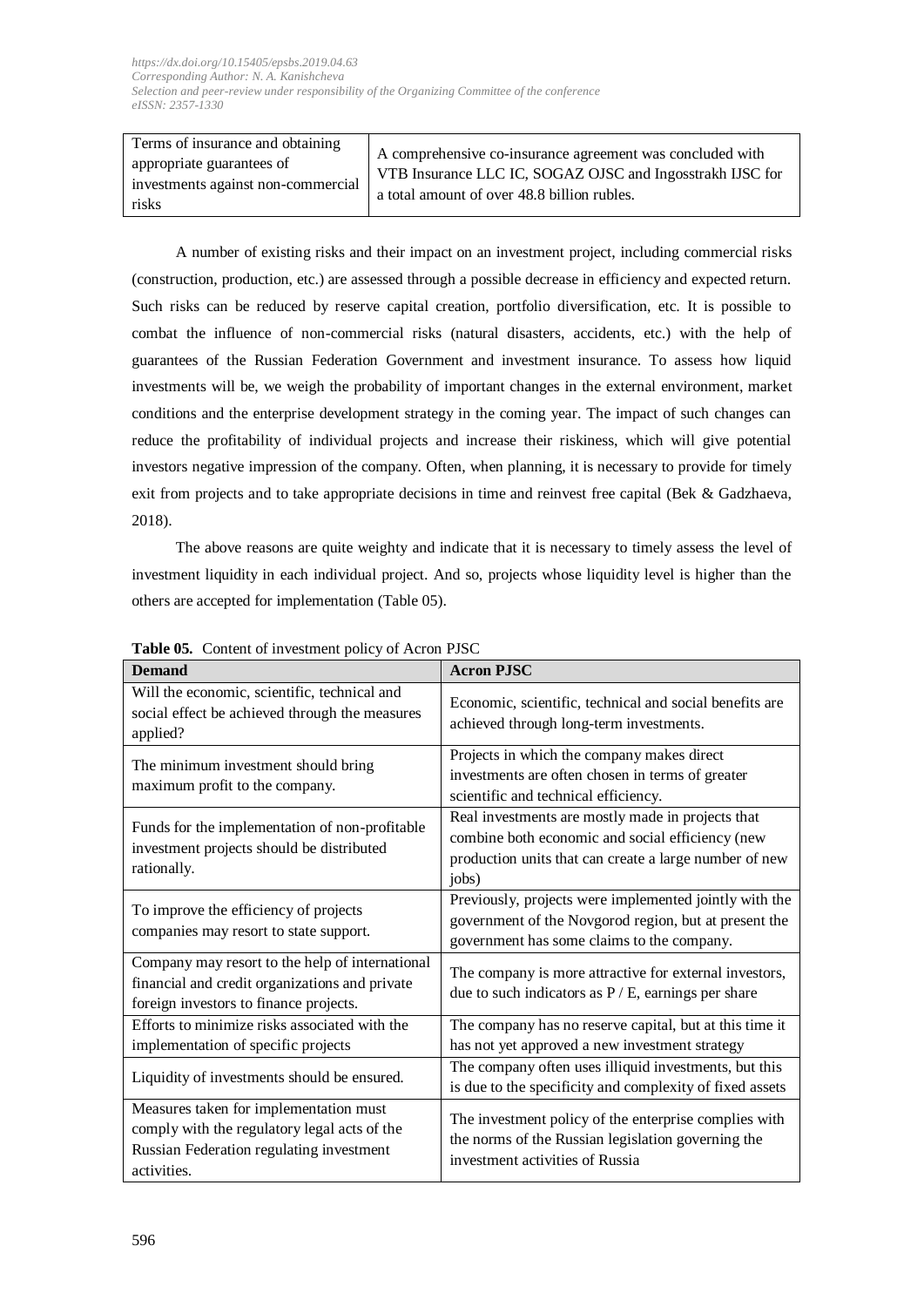Table 05 presents the results of how each of the factors is taken into account by the analyzed company (Reverte, 2012).

#### **6. Findings**

#### **6.1. Assessment of the investment attractiveness of the company**

Let us consider in greater detail the indicators that external investors pay their attention to when making decisions about the investment attractiveness of a company (Figure 01 and Table 06).



**Figure 01.** Acron PJSC investment attractiveness indicators, which characterize the dividend policy in 2015-2017.

Thus, Acron PJSC has fairly high indicators of investment attractiveness, the increase in which during the period under review shows that the company is developing quite steadily and increases its production volumes.

| <b>Indicator</b>        | 2015    | 2016    | 2017    |
|-------------------------|---------|---------|---------|
| Earnings per share, rub | 2641.63 | 2241.96 | 2384.03 |
| $P / E$ ratio           | 10.29   | 5.47    | 11.4    |
| Dividend yield at the   | 4.76    | 6.99    | 13.75   |
| end of the year,%       |         |         |         |
| The ratio of internal   | 37.40   | 34.55   | 37.57   |
| funds                   |         |         |         |
| Debt ratio              | 62.60   | 65.45   | 62.43   |

**Table 06.** Indicators of investment attractiveness on the securities market of Acron PJSC

The  $P / E$  ratio shows how many years the company's profit will cover the cost of buying its shares. The higher this indicator, the less attractive the stock is in terms of its current profitability, and its very low value may indicate hidden (or obvious) threats to the company, ambiguity of its development prospects or some kind of uncertainty. Acron PJSC has good ratings and analysts' forecasts are stable. For comparison, the investment attractiveness of Acron PJSC is comparable to the investment attractiveness of its competitor - Uralkali PJSC (Table 07).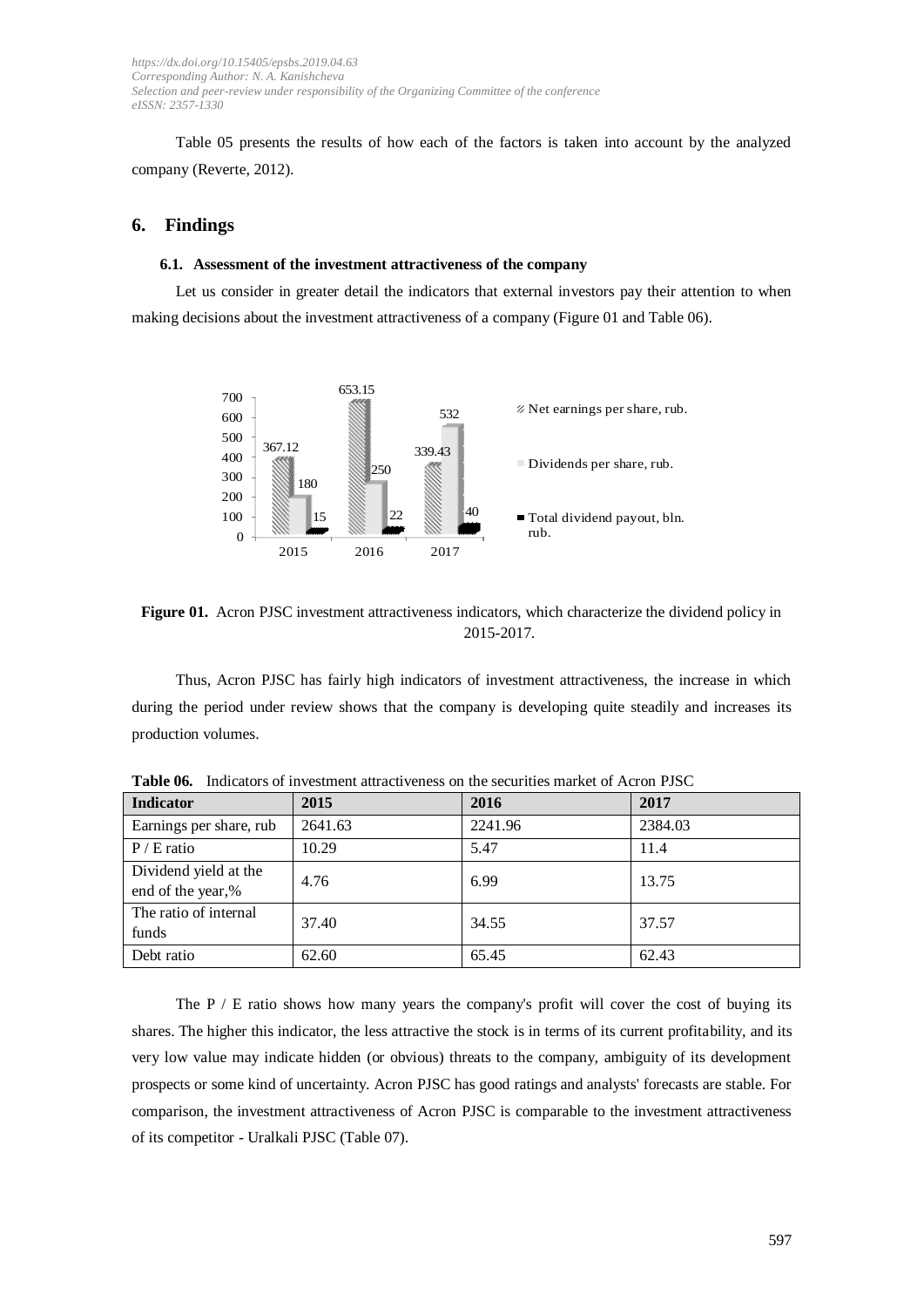| <b>Indicator</b>                        | Uralkali PJSC |                          | <b>Acron PJSC</b> |         |
|-----------------------------------------|---------------|--------------------------|-------------------|---------|
|                                         | 2016          | 2017                     | 2016              | 2017    |
| Net earnings per share, rub.            | 67.48         | 38.16                    | 653.15            | 339.43  |
| Dividends per share, rub.               |               | $\overline{\phantom{0}}$ | 250               | 532     |
| Amount of dividend paid, bln rubles     |               | ۰                        | 22                | 40      |
| Earnings per share, rub.                | 107.72        | 120.54                   | 2241.96           | 2384.03 |
| $P / E$ ratio                           | 2.45          | 3.08                     | 5.47              | 11.4    |
| Dividend yield at the end of the year,% | $\Omega$      | $\Omega$                 | 6.99              | 13.75   |
| Ratio of internal funds                 | 3.05          | 12.66                    | 34.55             | 37.57   |
| Debt ratio                              | 96.95         | 87.34                    | 65.45             | 62.43   |

|  | <b>Table 07.</b> Indicators of investment attractiveness of Acron PJSC and Uralkali PJSC |  |  |
|--|------------------------------------------------------------------------------------------|--|--|
|--|------------------------------------------------------------------------------------------|--|--|

From the data of table 07 it follows that Acron PJSC has fairly high indicators of investment attractiveness, since this company has a net profit per share higher than that of Uralkali PJSC. We also see that, unlike Uralkali PJSC, Acron PJSC consistently pays dividends to its shareholders, however, at Uralkali PJSC, this is due to the consequences of the mine accident and the process of recovery from the accident. It should be noted that debt ratio of Uralkali PJSC is too high even in comparison with the usual rate in this industry (about 70). In turn, this indicator at Acron PJSC fits well with the industry average indicators.

Thus, investment policy of Acron PJSC is promptly adjusted in accordance with the development strategy and financial capabilities. Given the stable financial situation, sufficient level of profitability and investment potential of the entire industry, the company can well afford the implementation of its investment policy, in particular its bias towards the expansion of production.

But while developing the investment policy, Acron also has a number of problems:

1) high level of borrowed funds which reduces the creditworthiness of the company and may impede the attraction of new sources;

2) sanctions imposed on Russian companies and crisis manifestations in the economy contribute to increasing the influence of risks, requiring a more thorough assessment, as well as reducing the demand for products and the loss of customers;

3) consolidation of interests of strategic investors owning large blocks of shares that can pursue different goals.

#### **6.2. Improvement of the chemical industry investment policy**

From the above, we can conclude that analysis and control are key concepts in the formation and improvement of investment policy. However, powerful software allows providing swift high-quality analysis and control. Modern automation technologies make it possible to work simultaneously with many investment projects, to monitor the stages of their implementation, to make quick and timely analysis. Among the popular and technologically relevant programs the following ones can be named: PROJECT EXPERT 6 Professional, INVESTOR, Alt-Invest 3.0, COMFAR. Their use in the implementation of investment policy will allow saving money and labor resources of the company,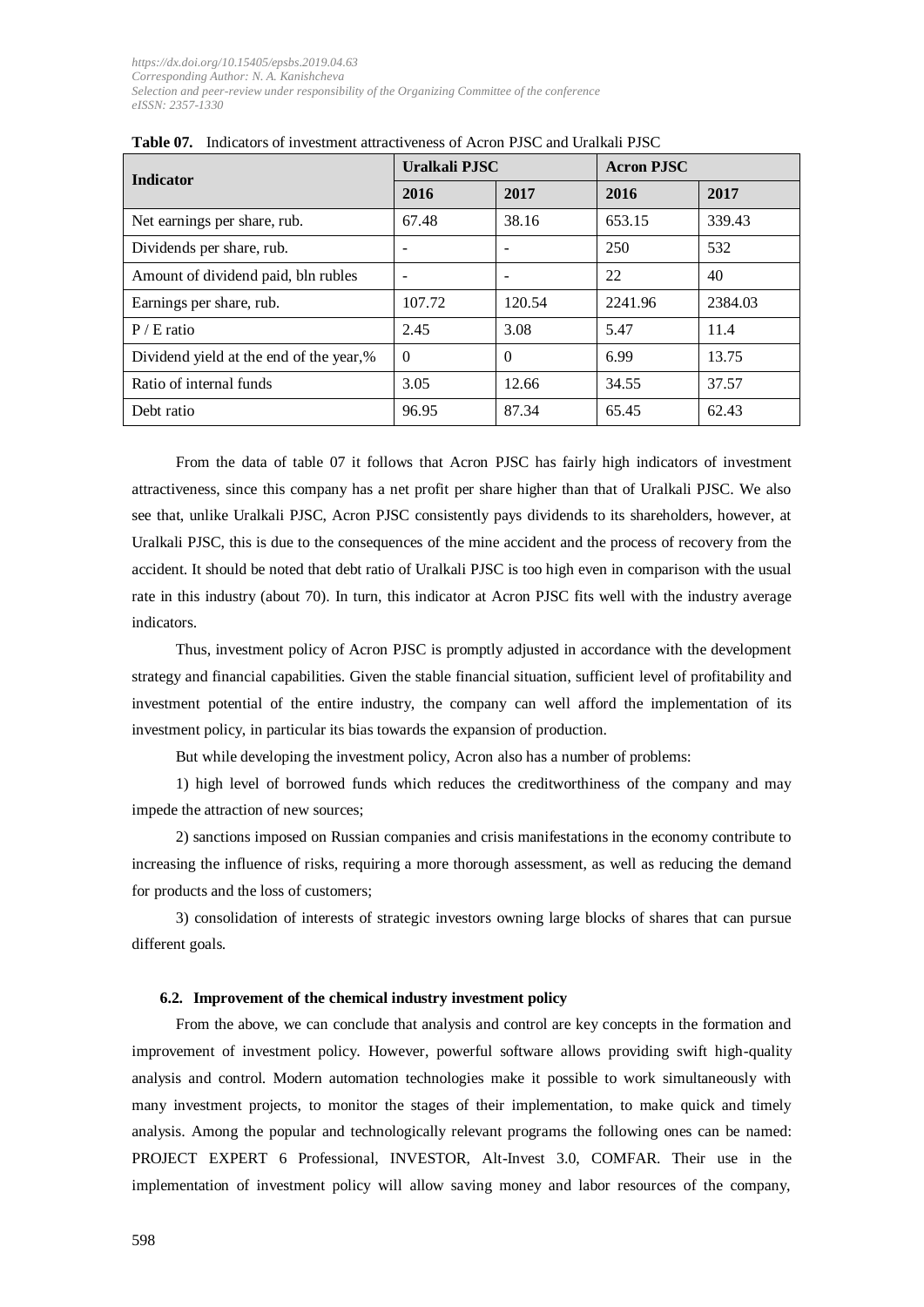improving the quality and speed of analysts and managers work. Consequently, application of updated software products will be one of the directions for improving the investment policy of the company.

Special attention should be paid to monitoring the effectiveness of the company investment policy implementation. This type of control determines the final results of investment activities and is of a strategic nature. The use of current methods of control will help to avoid adverse effects for the organization, reduce economic risks and adapt their actions in time (Kelchevskaya, Chernenko, & Popova, 2017).

Proposals for improving the investment policy of Acron PJSC and justifying their effectiveness can be formulated as follows:

1) Boost investment in research and development due to high-tech nature of chemical industry and presence of competitors. It is necessary because of the high-tech nature of mineral fertilizer industry and if companies stop paying due attention to this investment issue, they will very quickly begin to lose their leading positions. It is also very important that companies continue to carry out research and invest in research in order to identify ways and methods of improving the environmentally-friendly production (this criterion is one of the main ones in the implementation of the investment policy of chemical enterprises).

2) Pay more attention to attracting private investors, because self-financing is not fully applicable for companies in this industry due to the high cost of technology and equipment, as well as the high level of borrowed funds.

3) Control the expenditure of funds for investment activities, fixation of the required funding limit, timely elimination of deviations and analysis of their causes. This helps to detect all deviations in time, analyze them, identify the causes of these deviations, as well as find ways to correct deviations; It also helps to control the process of investment activity and analyze the nature of the deviations and their consequences for the corporation.

4) From the point of view of restrictions on the cost of financing sources, a thorough and comprehensive analysis of investment projects and their effectiveness in forming the investment policy it will help determine the profitability below which projects cannot be accepted for implementation by the company. It is important because it is necessary to try to take into account all possible risks and positive and negative consequences of the adoption of the investment project. The more implementation options will be modeled before implementation, the fewer unforeseen events during implementation can occur and all future cash flows will be estimated closer to real numbers. It is also important to build a certain reserve capital in case of unforeseen events and minimize their consequences.

5) Investing in environmental programs that will allow the company to increase its competitiveness and strengthen its position in the industry.

6) Attract foreign investment. In view of the introduction of sanctions against Russian companies and general economic recession, there is a problem of a lack of foreign investment in Russian economy. It is very important in the conditions of existing sanctions to continue the search for ways to sell products both in the domestic market and by attracting foreign investment, concluding long-term contracts guaranteeing implementation over the next few years, as there are no prerequisites for the cancellation of sanctions.